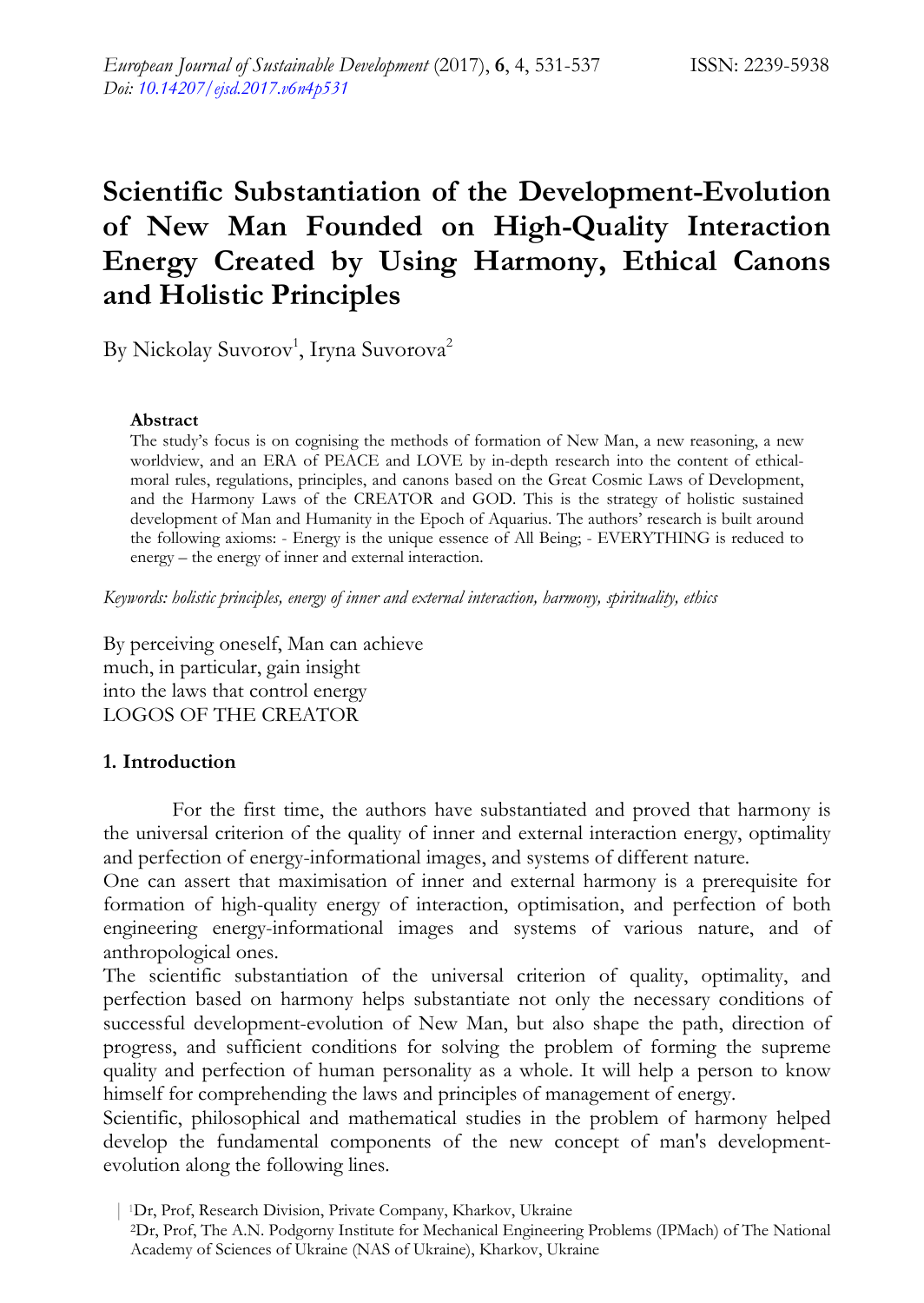### **2. Energy of Inner and External Interaction**

For man, a critical factor is his reason that determines the capability to express words, their content and form clearly, to form and evoke LOGOS, and to unite reason and word into one and seamless whole.

Man, by using reasoning and words, is capable of generating and processing information. Information is energy – a special kind of sophisticated energy. Hence, man's reason and words can control energy, in particular, the energy of inner and external interaction.

Inner interaction energy is the mutual energy between a real energy-informational image and its paragon. In mathematical terms, this energy is described by the autocorrelation coefficient  $\rho$  [1 – 4].

If the real energy-informational image achieves better correlation indices for the ideal image, then superior qualitative and quantitative indicators of inner interaction energy  $E = E_0 \rho$  ( $E_0$  is image own energy) are ensured. This can be realised by maximising  $\rho$  – inner

harmony. External interaction energy is the mutual energy between energy-informational images. In mathematical terms, it is described by coefficient  $\vec{r}$  of the mutual correlation function  $[1 - 4]$ .

Better energy-information images can ensure a supreme quality of external interaction energy when  $E = E_0 r = 0$ . With the help of external harmony, they ensure an energy balance and equilibrium of images.

### **3. The Ethical-Moral Foundations of Man's Development-Evolution**

First, it is necessary to substantiate a unique concept including harmony and ethics. This is crucial for understanding the content of morality and ethics.

Plato's disciple, the great Ancient Greek philosopher Aristotle, used this term for the first time in his celebrated treatise "Ethics". In antiquity, ethics was assumed to be a science about human nature, i.e., it coincided with anthropology.

The modern interpretation of ethics (from Greek,  $\eta \eta \theta \kappa \eta$ ) is that it is a philosophical discipline exploring morality and ethics.

To date, there is no clear definition of morality and ethics. This resides in the fact that ethics and morality are synonyms in the Greek language  $- \eta \eta \theta \iota \kappa \eta$  (eitikei).

The collapse of civilisation starts with moral decadence and spiritual poverty.

Homo sapien's history has demonstrated that the spiritual and ethical-moral imperfection of humans, and an undeveloped worldview are a source of not only destruction of material and cultural values, but also of total and universal destruction, destruction "to the root", and self-destruction of both nations and the entire civilisation. This is proved by the totality of atrocities during wars and revolutions.

A system of supreme ethical-moral life principles, which would be obligatory for all individuals living in a common environment and in one energy-informational field and space, has not been developed yet from the scientific viewpoint.

Without embracing supreme values and the principles of interaction, individuals and society become depraved and immoral.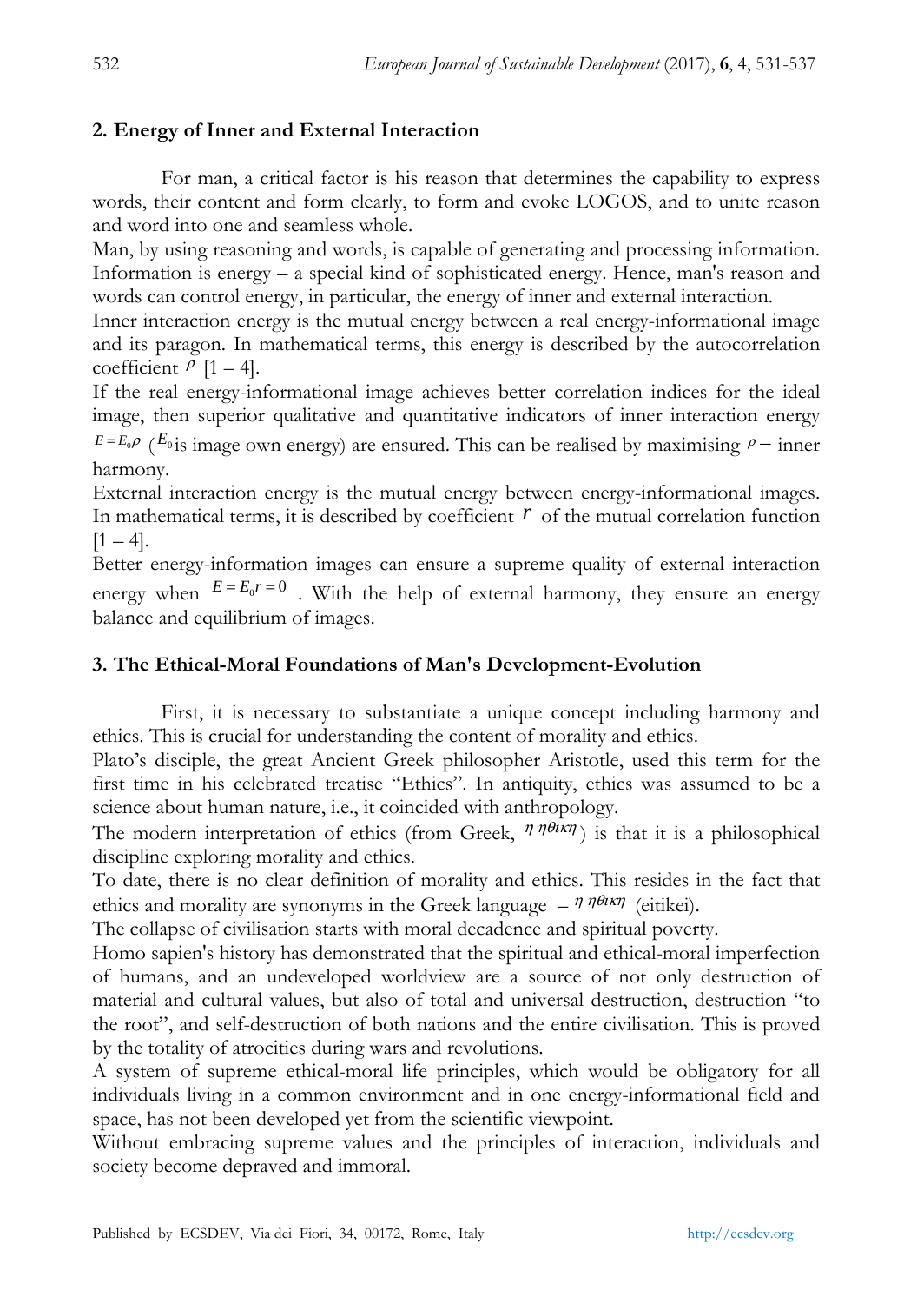The concepts of harmony and ethics bond into a whole the new LOGOS:

- harmony-morality inner harmony;
- harmony-ethics external harmony;
- harmony-love supreme level of inner harmony;
- harmony-peace supreme level of external harmony.

The new LOGOS allows understanding and comprehending the Supreme ethical law – the Harmony Law of the CREATOR – harmony-peace, and the Supreme moral law – the Harmony Law of GOD – harmony-love.

The supreme level of personal (total) harmony of an individual person is the inseparable unity of inner and external harmony-morality and ethics.

Harmony-morality is inner harmony, harmony of man with a paragon, an ideal, GOD.

Different levels of the inner harmony of harmony-morality ensure different quantitative values of the quality and perfection of interaction energy and of the human personality.

The supreme level of the inner harmony of harmony-morality is love. Harmony-love ensures the supreme quality of inner and GOD-Man interaction energy, thus shaping the supreme quality of human personality, and the quality of creativity.

Love is the supreme ethical category of harmony-morality.

The process of maximisation of harmony-morality is the moral self-improvement of Man.

Harmony-ethics is external harmony. If the content of inner harmony – harmonymorality is defined by the Harmony Law of GOD, the content of external harmony is defined by the Harmony Law of the CREATOR.

The Harmony Law of the Creator is the law of unity and harmony of opposites, or the Law of Conservation of Harmony. The precept "Do no harm" follows from the Harmony Law of the CREATOR. It defines the source and foundation of the ethical principles of interaction of people.

Harmony-ethics characterises the quality of energy of external interaction of people.

An ideal harmony-ethics means peace, accord and mutual understanding.

Peace is the supreme ethical category of harmony-ethics.

The process of maximisation of harmony-ethics is moral perfection of people.

The ethical-moral perfection of man and people characterises the process of potential attainment of supreme ethical categories – harmony-peace and harmony-love.

It is impossible to ensure eternal youth and eternal life with the "elixir of immortality". In nature, there is no "elixir of immortality".

A real elixir is the better quality of energy of inner and external interaction ensured by the supreme quality of harmony-ethics and harmony-morality.

The supreme quality of harmony and ethics is the joint fruit of the CREATOR, GOD and MAN. They shape the energy of PEACE, LOVE, and of creation and creativity.

# **4. The Principles of Harmony and Holism**

Creating energetically powerful anthropological structures (a collective of people, society, and nation) calls for cognisance of the interrelated principles of harmony and holism. The principles of harmony and holism have been introduced into the practice of building complex engineering energy-information systems.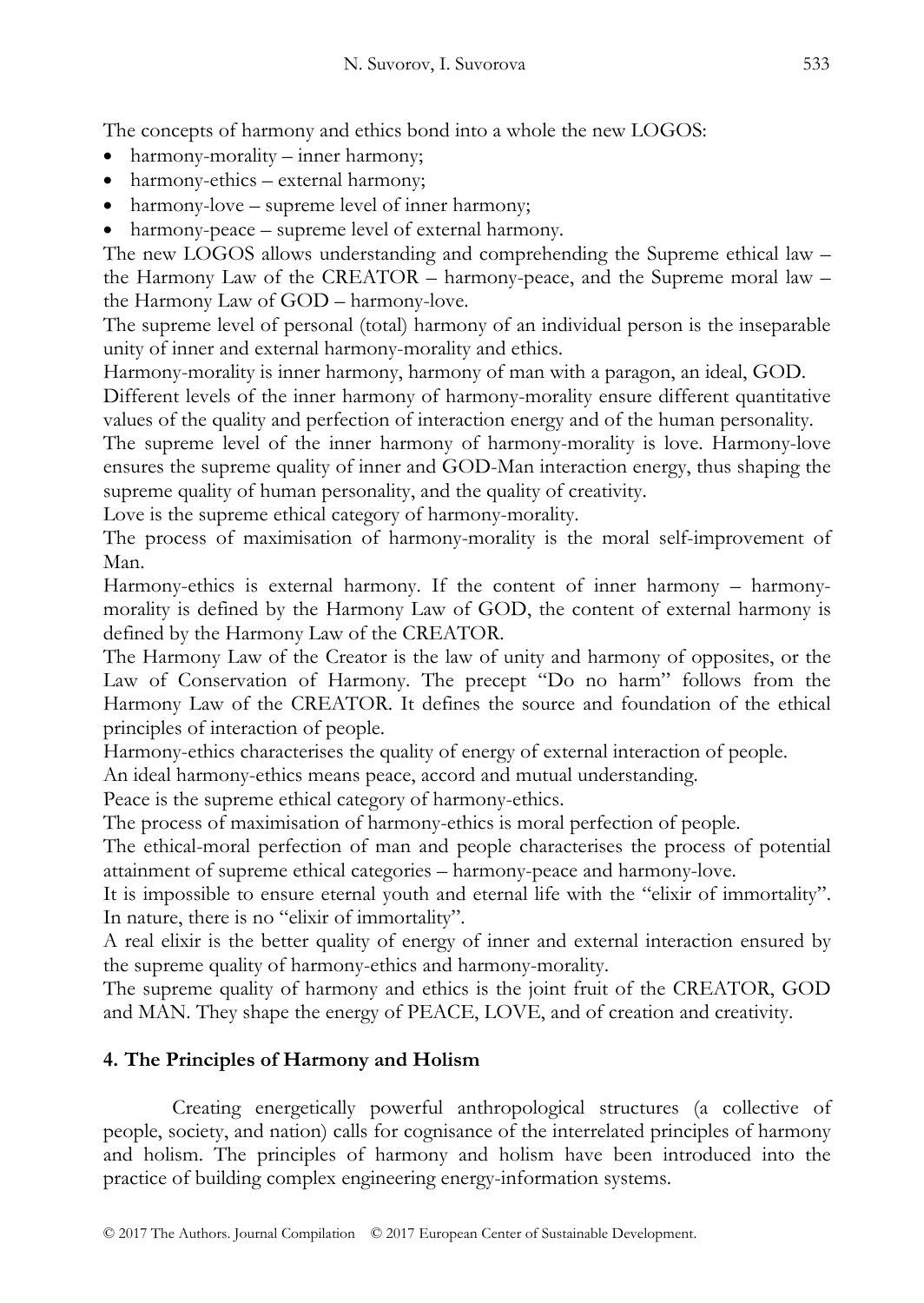Holism principles are used also in many areas of science, for example, in the theory of evolution and in psychology, in particular, gestalt therapy.

Holism characterises the inner property of an object, being, structure and system that includes an ensemble of components (parts) of a whole, and ensures the integral property of a whole as distinct from that of an ensemble of components (parts).

Holism principles turned out to be in demand and effective for analysis and synthesis of complex engineering energy-informational systems with improved information and energy indicators as compared to previously existing ones.

By embracing harmony and holism principles, researchers managed to achieve outstanding results in both the theory and practice of building new complex energyinformational control and communication systems.

The experience gained in the development of best nations and world civilisations has demonstrated that human progress stems from Man, from the quality of Man's personality.

An energetically strong, powerful and healthy personality is a person with a high level of development of harmony-morality and harmony-ethics. Such a personality is capable of forming a close-knit family, an efficient work collective, an organised and monolithic society, and a viable nation.

The supreme quality of a personality is a perfect man who has formed the highest quality of inner and external interaction energy, with harmony-morality and harmony-ethics being transformed to harmony-peace and harmony-love.

A person aspiring to harmony and perfection is capable of forming an anthropological "laser". A laser is a source of optical coherent radiation characterised by high directivity and big energy density ensured by focusing.

The potentialities of harmony are huge and inexhaustive. All complex components of an energy-informational essence and structures are permeated with harmony and a harmonious spirit according to CREATOR's design. Understanding and realising these factors can give a well-grounded answer to the ways of improving a person and an ensemble of personalities, i.e., a collective and society.

Ancient Greek philosophy understood harmony as orderliness of Cosmos and people, which opposes chaos, eventuality, and randomness.

A collective of personalities is potentially capable of generating not merely reason, but rather reason with a new quality, as compared to the quality of an individual's reason, if the principles of harmony, holism and spirituality are used to shape it.

For a human being, the Supreme Intelligence is a paragon and an ideal of a collective. The Supreme Intelligence is an energetically powerful collective mind. But its force and power resides not only in the energetics of an ensemble of  $m$  components, but also in the high level of holistic structure harmony.

The principle component of an elite collective (in Greek,  $\sigma$ <sup>συλλογος</sup> (sillogos)) must be a spiritual and intellectual personality.

A collective, as a holistic harmonised structure, must have, on the one hand, the ability to accumulate and focus a big amount of energy by functioning in the anthropological "laser" mode. On the other hand, it must generate high-quality energy of interaction between individuals by tapping into their inner and external harmony, harmony-morality, and harmony-ethics equipment.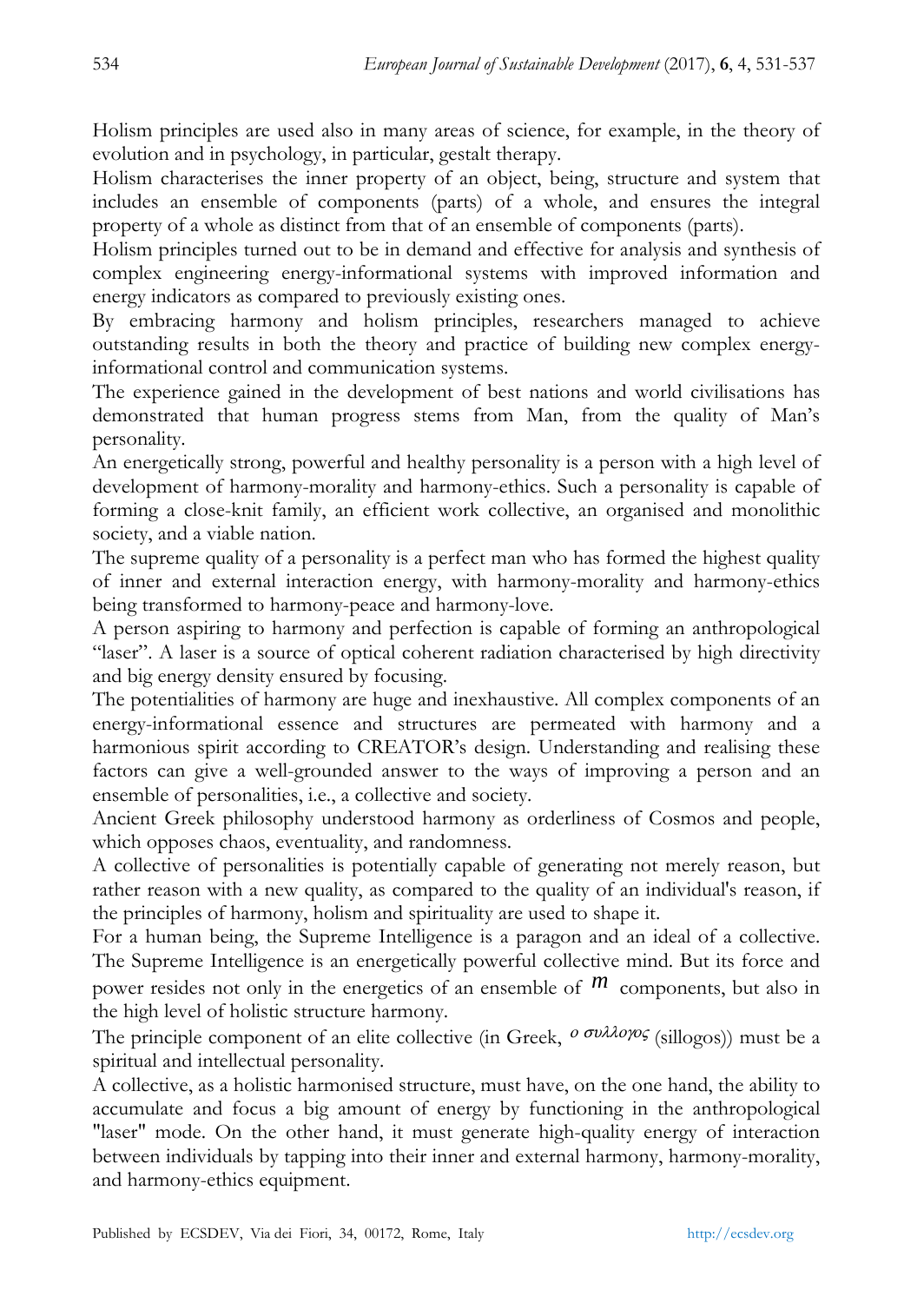In mathematical terms, the maximum positive energy potential (quantity of energy)  $E = mE_0(\rho - r) = mE_0$  of a collective (as a holistic anthropological structure) is determined not only by the intrinsic energy  $E_0$  of each person and the number of persons  $m$ , but also by the higher level of ethical-moral perfection ( $\rho$ =1,  $r$ =0), and the quality of energy of each and all members of the collective.

The formation of an anthropological "laser" demands huge physical, emotional, mental and spiritual efforts on the part of each person and of the whole collective of people who participate in creating a high positive potential.

The problem of forming an anthropological "laser" is as involved as the problem of transition from Homo sapiens to *Aristos anthropos*. It is the problem of evolutionary development of a human personality, and it has the highest level of complexity.

A collective has the highest energy potential  $E = mE_0$  when each person is capable and willing to give one's entire energy  $E_0$  for the benefit of the common and whole. This is the manifestation of harmony-love, an understanding that the salvation of each person is impossible without the salvation of all.

Harmony-love is capable of focusing a collective's total energy. A collective of personalities aspiring to harmony and perfection is capable of forming a unique organism, a monolith, an energy behemoth, comprising:

- a collective reason with unique creative ideas, ideals, principles and worldview;
- joint aspirations to the Supreme and the Summit with positive emotions, feelings and desires;
- an efficient, coordinated and holistic body controlled by one will; and
- one divine soul with a highly developed collective consciousness.

Such a collective, by using synchronous (coherent) accumulation (summation) of the potentialities of personalities, is capable of creating a huge harmonised unique energy potential by controlling creative energy [1].

The effect of synergic energy growth is ensured by the joint operations of adding and multiplying the potentials of all bodies (outer man) of a multitude of harmonised personalities.

The education and tuition of man and elite collectives should take a long time in special tuition and education "Perfection Centres", starting literally from birth and up to complete attainment of personhood.

The tuition and education "Perfection Centre" is an environment for growing the "pride of a nation" – harmonious, spiritually developed people with a high level of professionalism. Such a task is a prime and crucial one in any society and state.

The spiritual and intellectual elite, the aristocracy, are the leaders of a nation and its trailblazers. The most important dissimilarity of new emerging aristocrats from previous ones is that, for the former ones, the primary and principal goal is the art of controlling the quality and holism of a collective's energy, rather than the unrestrained accumulation of pragma – the matter of the majority of today's world leaders.

# **5. Harmony and Spirituality**

With account of the exclusive significance of the notion of spirituality, it would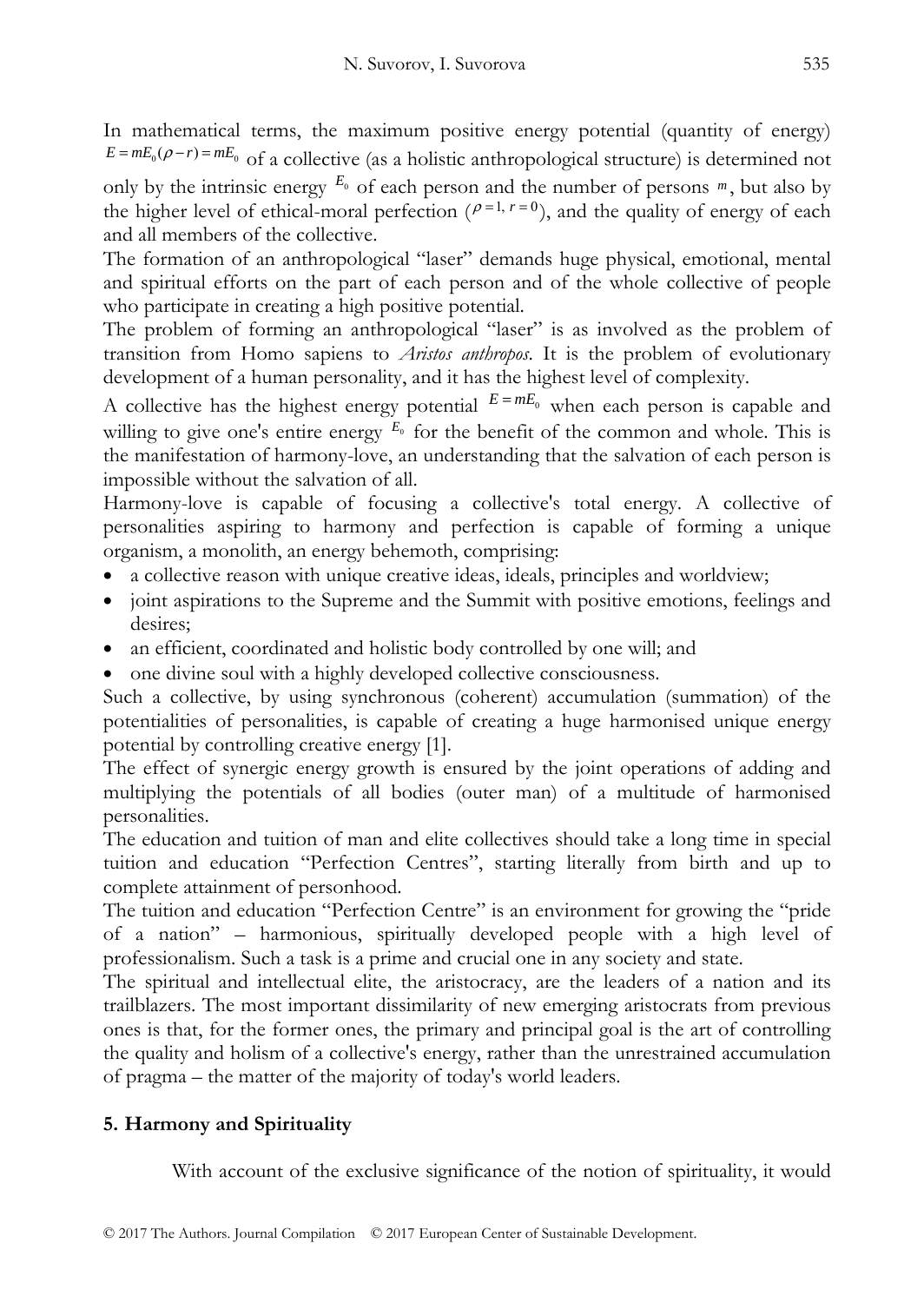be practical to analyse the relation of harmony and spirituality.

Spirituality is the aspiration to the supreme, holy, beautiful; it is belief in Lord God and the Creator. Spirituality is meant to be the entire arsenal of religious and philosophical doctrines, and methods and tools that promote development of consciousness, human souls and the spiritual space as a whole.

Note that the physical, astral and mental space is the medium for application of a spirit's initiative, a laboratory for perfection of consciousness and the soul. Therefore, the development-perfection of these three basic bodies is also the simultaneous development-perfection of consciousness and the soul.

Let us refer to the interpretation of spirituality given by the CREATOR:

"Man's spirituality is a level of harmony (equilibrium) of Yin and Yang energies. The higher the equilibrium the higher the spirituality" [5].

Hence, spirituality is harmony; however, at the same time, harmony is a radical way of increasing the spirituality level.

Spirituality and harmony are intimately linked to each other – they are inseparable.

Spirituality is the harmony of man's energy-information field, and of people with the energy-information field of the CREATOR and LORD GOD.

Spirituality is harmony, unity, like-mindedness, coalescence of people with the CREATOR and LORD GOD.

Harmony is an effective way of attaining and realising a high spirituality level.

Maximisation of harmony and spirituality is a radical way of development-evolution of the human personality as a whole.

Man's development and the path to the CREATOR and GOD can be a success if they are based on the principles of spirituality and harmony.

Supreme moral and ethical purity, and a high level of harmony and spirituality are the underpinnings of a true worldview.

Belief, spirituality, harmony, and ethics are the basic components of a true worldview. A true worldview is a real method for forming a high quality of inner and external interaction energy for creative control of thoughts, emotions, feelings and the conduct of people.

Shaping belief, spirituality, harmony, and ethics are the stages of development of supreme bodies: consciousness, the soul, and the spiritual body of a human personality. This path of evolution has no barriers, and it enables a person to attain the level of GOD [1].

### **6. Conclusions**

By developing spirituality, harmony-morality, harmony-ethics, harmony-love, harmony-peace, and holistic principles, man, knowing himself, can acquire a wealth of new knowledge, and ultimately, to comprehend the laws and principles of management of energy.

### **References**

1. Suvorov N.P.  $A\rho\sigma\sigma\sigma\varsigma$   $\alpha\nu\theta\rho\omega\pi\sigma\varsigma$  – The perfect man. – M.: E.RA 2014. – 304p.